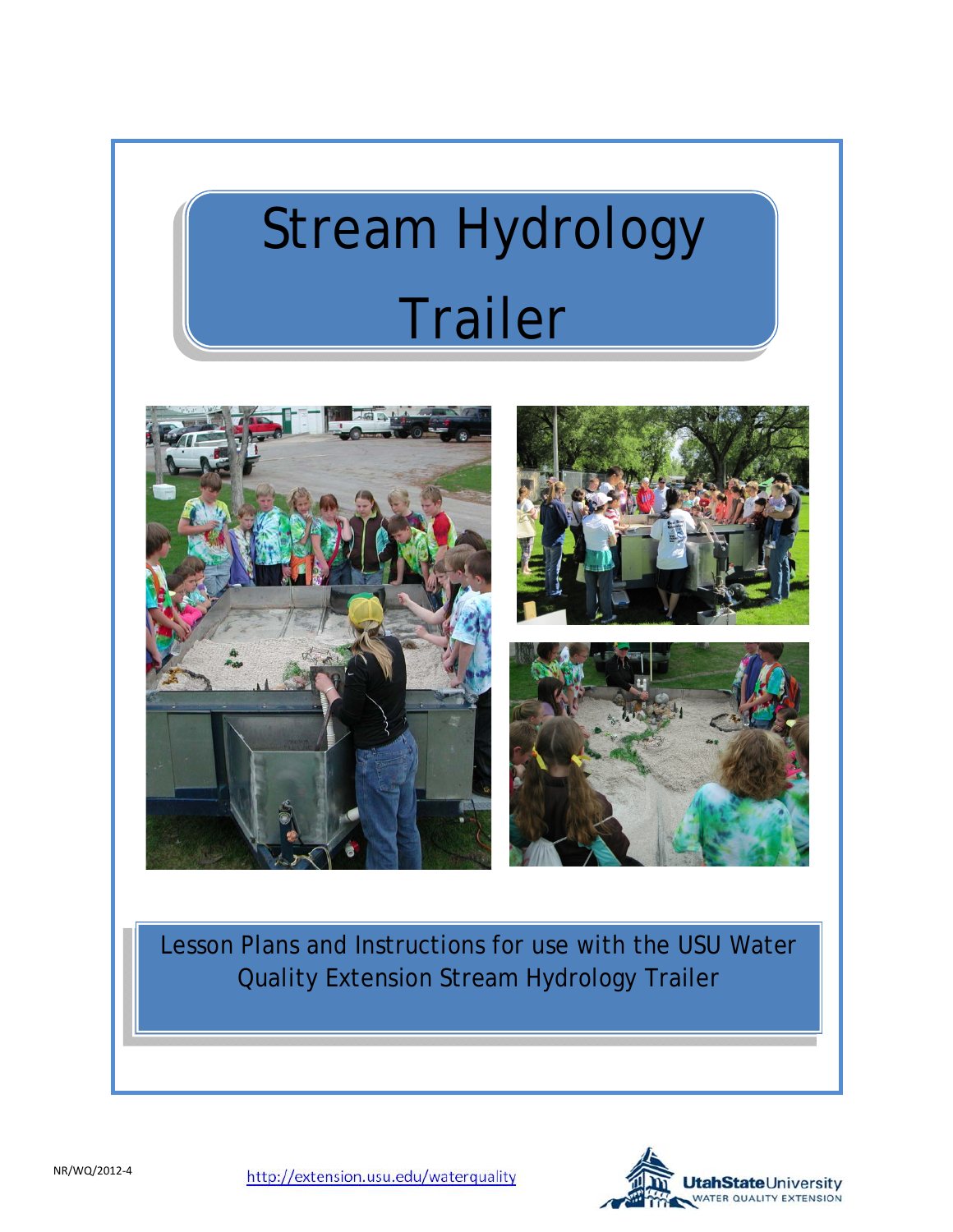## **INTRODUCTION:**

The stream hydrology trailer is a hands-on educational tool that allows participants to examine the natural movement of streams and rivers. The stream hydrology trailer contains a large flat "land area" composed of plastic grit. Water is pumped through the trailer to create a "stream" that moves along the length of the trailer. The stream trailer demonstration instructions included in this binder, focus on how slope, flow, and structure affect stream formation. Participants learn how streams behave under natural conditions and what happens when those conditions change.

In this introductory section you will find pictures of the stream trailer, requirements for using the trailer, and instructions on transporting and setting up the trailer. You should read over this entire section and familiarize yourself with the trailer before starting.

To avoid problems, you should practice set-up and lesson procedures in advance to become familiar with the controls and observe the response of the model.

## **REQUIREMENT FOR USING THE STREAM TRAILER:**

- $\bullet$   $\frac{1}{2}$  ton (or larger) vehicle with a class III trailer hitch
- Source of water at demonstration site
- Source of power (110-120 volts) at the demonstration site, OR fully charged batteries
- An area approximately 40' x 10' to accommodate truck and trailer

## **INSTRUCTIONAL MATERIALS INCLUDED WITH THE STREAM TRAILER:**

- Binder with set of instructions
- Activity container 1
	- o Riparian vegetation
	- o Silt fence
- Activity container 2
	- o People
	- o Animals
	- o Tiles
	- o Cars
	- o Marbles

## **BEFORE YOU START:**

- Charge batteries
	- o Check to make sure charger switch is set to auto and switch 2 is set to 12A 12V
	- o Turn battery switch to all (see Picture I)
	- o Plug in charger (charger can remain plugged in during trailer use)

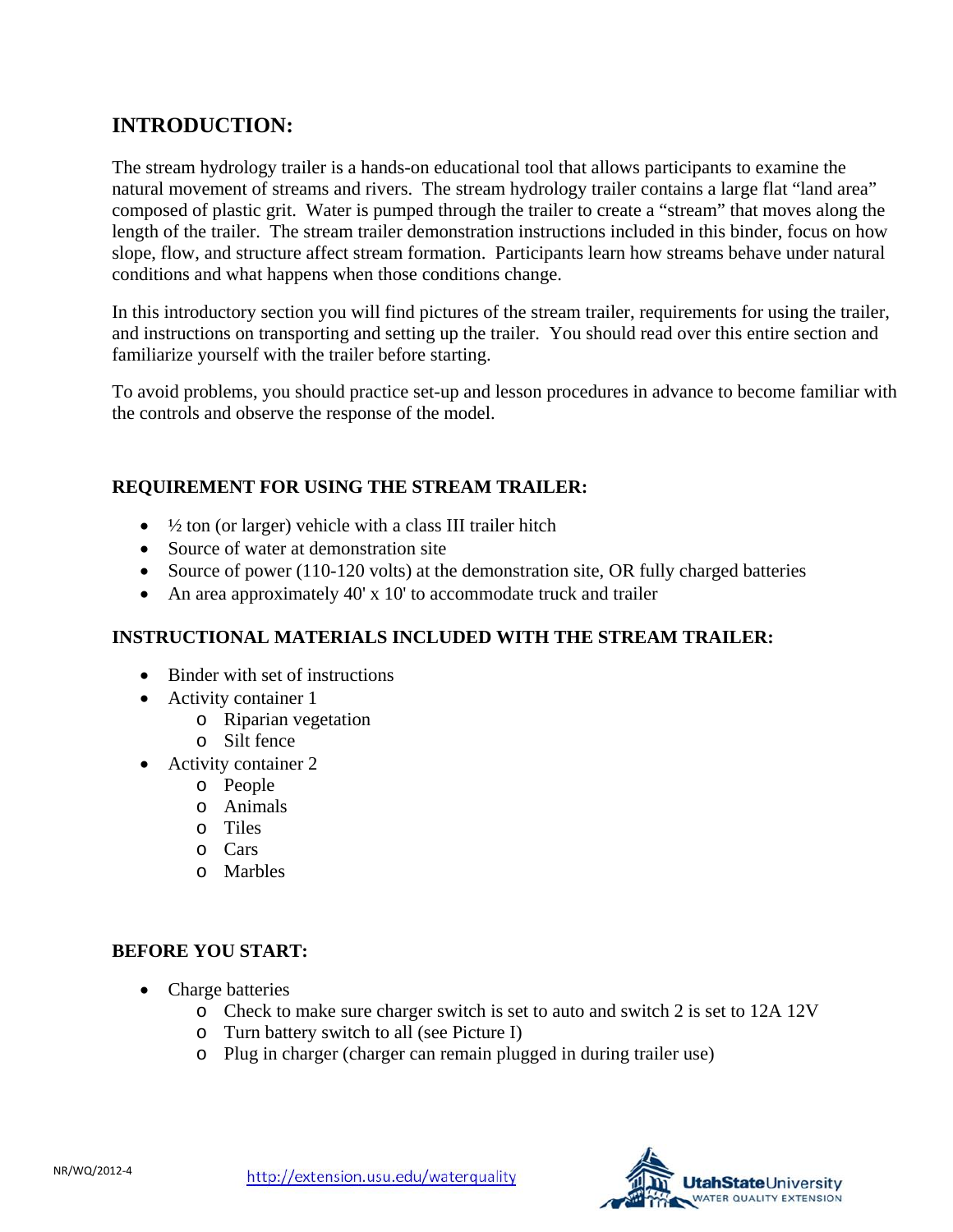### **TRANSPORTING THE STREAM TRAILER:**

- 1. If needed, a ball and hitch receiver (class III) and electrical adapters are located in the right side storage compartment of the stream trailer. Use the key found in the magnetic box just behind the jack to unlock the storage compartment.
- 2. Connect trailer to the transporting vehicle and ensure that all trailer lights work (taillights, brake lights and turn signals). Check safety chains and tires.
- 3. Before driving please check the following:
	- a. Right and left storage compartments are locked
	- b. Lid covering the pumps is installed correctly and locked
	- c. Cover supports are installed correctly
	- d. Cover is attached securely (all bungees are attached to trailer)
- 4. In case of flat tire, the spare tire and lug wrench are located in the storage compartment. Use the rear stands to jack up the trailer.

### **SET-UP PROCEDURES (Allow at least 1 hour):**

- 1. Unhook trailer from transporting vehicle.
- 2. Set the front to back slope using the electric jack (trailer should be slightly higher in the front).

To use the electric jack

- a. Set the battery switch to "ALL"
- b. Use the left switch (indicted with arrow in picture at right) on the jack to move trailer up or down
- 3. Level the trailer from side to side using the rear jack stands.
	- a. Pull the pin on each rear jack and rotate them down.
	- b. Crank the jack until it contacts the ground
	- c. Check bubble in level near front of trailer to make sure trailer is level



Electric Jack with left switch indicated

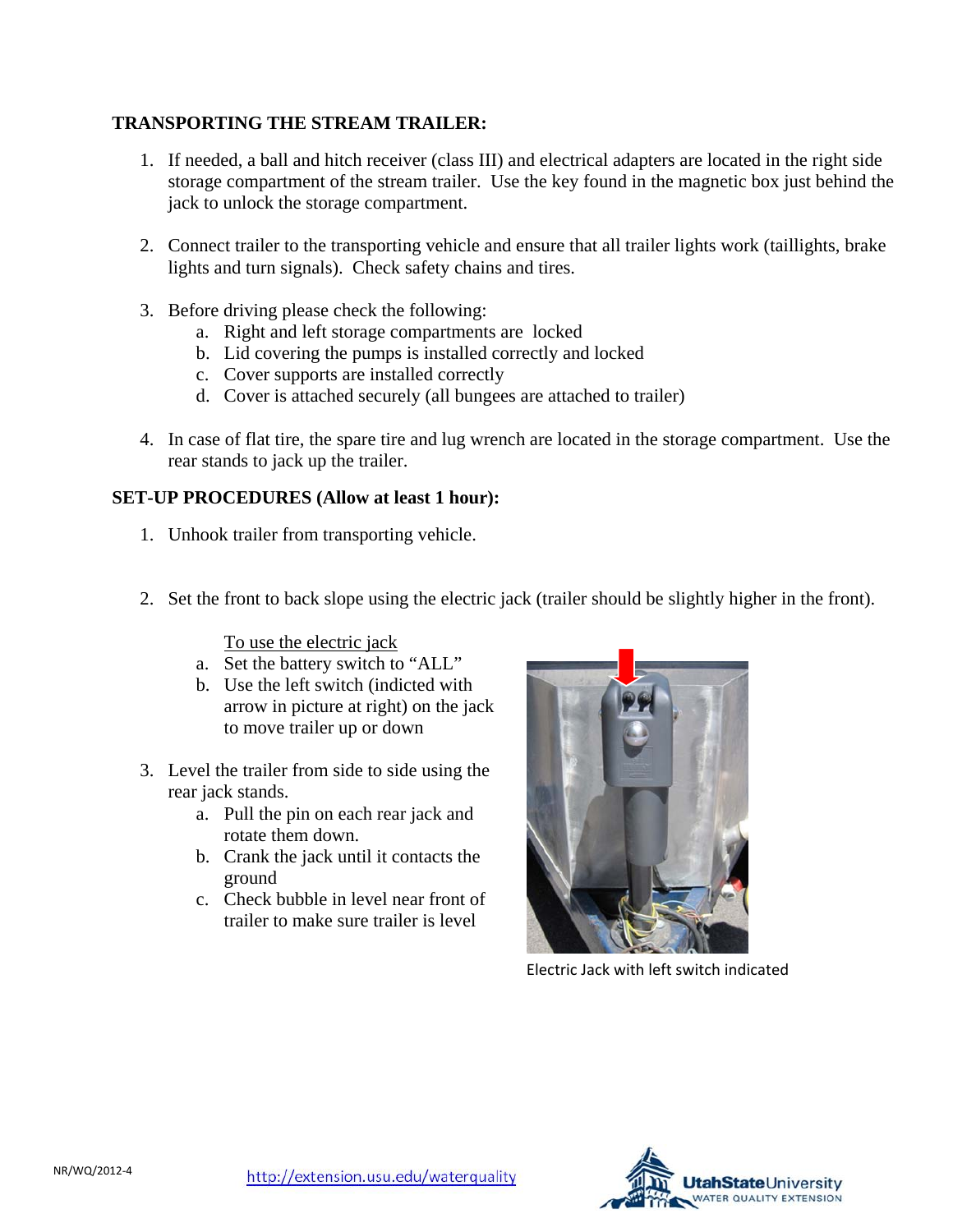To manually operate the jack

- a. Remove hand crank and small slotted key from tool box in right storage compartment.
- b. Remove the rubber coverings on the top and side of the jack.
- c. Place the hand crank in the hold (indicated at right) on top of the jack and the slotted key in the side hole.
- d. Pull the key forward (hold onto the hand crank as you do this) then rotate the hand crank counterclockwise to extend the jack and clockwise to retract the jack.
- e. Once the jack is in the desired position slide the key back and remove the hand crank.



Electric Jack with hand crank hold indicated

- f. Replace the rubber coverings and return the key and hand crank back to the tool box.
- 4. Remove the cover and cover supports from the trailer.
- 5. If 110-120 volt service is available, the trailer can be plugged in using an ordinary extension cord (found in the storage compartment). Plug in the charger following the same procedure as charging batteries under "Before You Start".
- 6. If 110-120 volt service is not available usage time is limited to battery charge.
- 7. Check that outlet filters are in place at the back end of the trailer. If cleaning is needed, filters can be removed and flushed out. This should only be done before water is added to trailer and the area around the filters is completely dry and free from grit. Be sure to reinstall all filters before running water.
- 8. Use the same key that opens the side doors to open the tank cover, located behind the hitch on the front of the trailer. Slip the metal frame that holds the white hoses and the plastic valve over the top edge of the trailer. The valve should be pointing toward the grit bed.



- 9. Keep the end of the clear hose in the tank because it is the return hose for Pump 1. Place the black hose near the location of the other valve using the large clip.
- 10. Before filling the tank:
	- a. Make sure the white overflow pipe is screwed into place (hand tight).

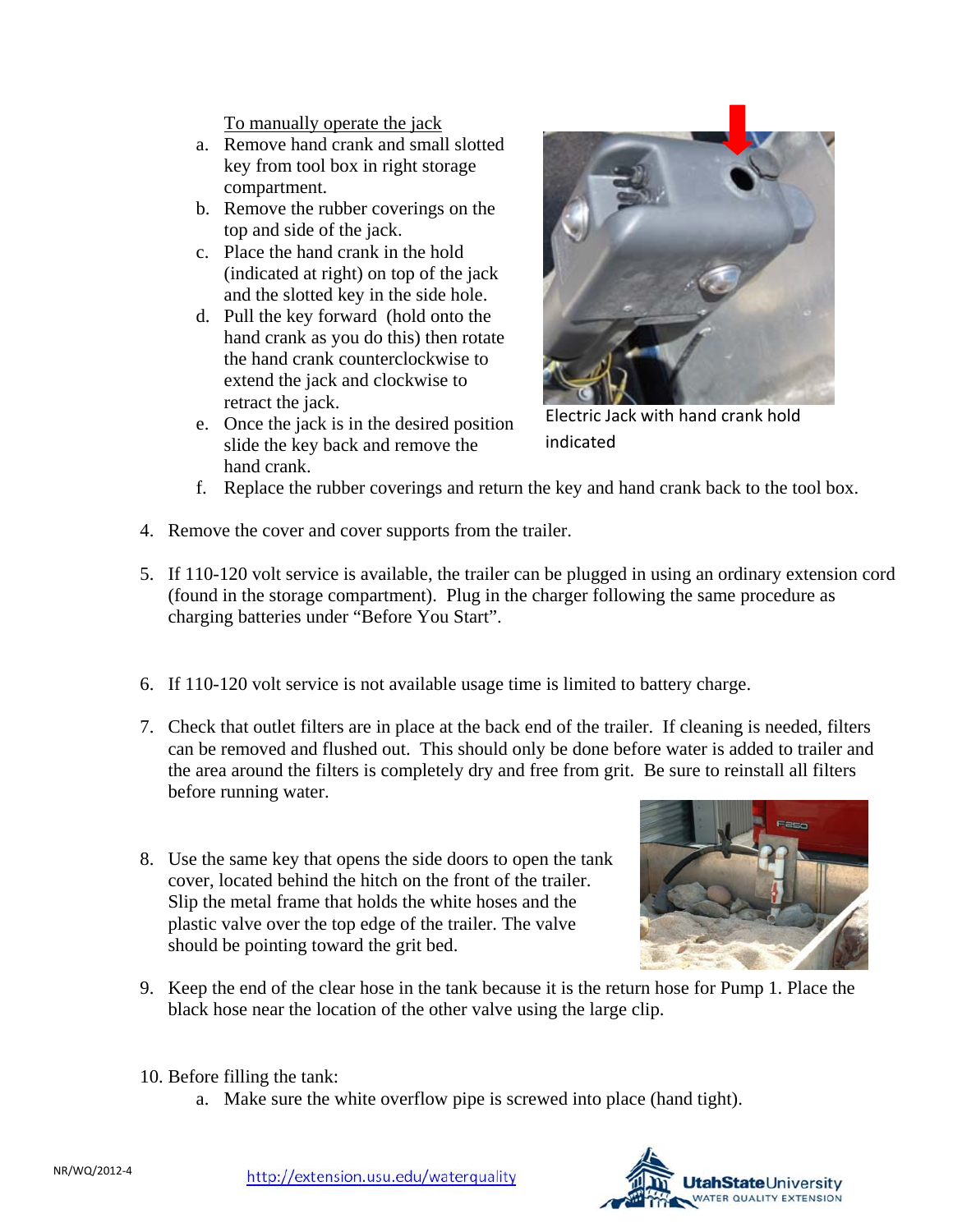- b. Check that Valve A, located on the left side of tank, is open (valve parallel to pipe).
- 11. Using the garden hoses stored in the left front compartment, fill the trailer up at the pump compartment. The tank is full when water reaches the top of the white overflow pipe (approximately 110 gallons).
- 12. Prepare the grit bed:
	- a. Use the electric jack to make the front of the trailer slightly higher than level. *Water will leak out the overflow in the back of the trailer if it is too high.*
	- b. Use a rake to smooth and level the grit, making it a constant depth throughout the upper three-fourths of the trailer bed (near the water inlet). Leave the lower one-fourth end of the trailer empty (near the water outlet).
	- c. Excavate a "reservoir" at the upper end of the trailer bed, about 1 foot in diameter with rocks lining the inlet.

### **CLEAN-UP PROCEDURES**

- 1. Rinse all materials (buildings, vegetation, etc.) to remove grit and dry them before returning them to the appropriate activity box. Return the activity boxes to the proper storage compartment.
- 2. Turn the pump switches, battery switches and storage compartment light switch off.
- 3. Drain the trailer
	- a. Raise rear jacks and rotate them back to driving position
	- b. Raise the hitch jack to allow water to move to the drain at the back end of trailer
	- c. Lower hitch jack and remove the white overflow pipe to drain. Make sure drain valve (Valve C) located under pump compartment is open to drain all water from the trailer.
- 4. Place hoses in pump compartment and lock it.
- 5. Lock the front compartments, return the keys to the magnetic key storage, and place under the water tank.
- 6. Put cover supports and cover in places
- 7. Fasten all bungees to the trailer
- 8. Check that rear jacks are fully up and locked and the hitch jack is fully up.
- 9. If transporting, properly hitch to your vehicle and check that taillights are working.

Please report any malfunctions or missing or broken items to USU Water Quality Extension (435‐797‐ 2580)

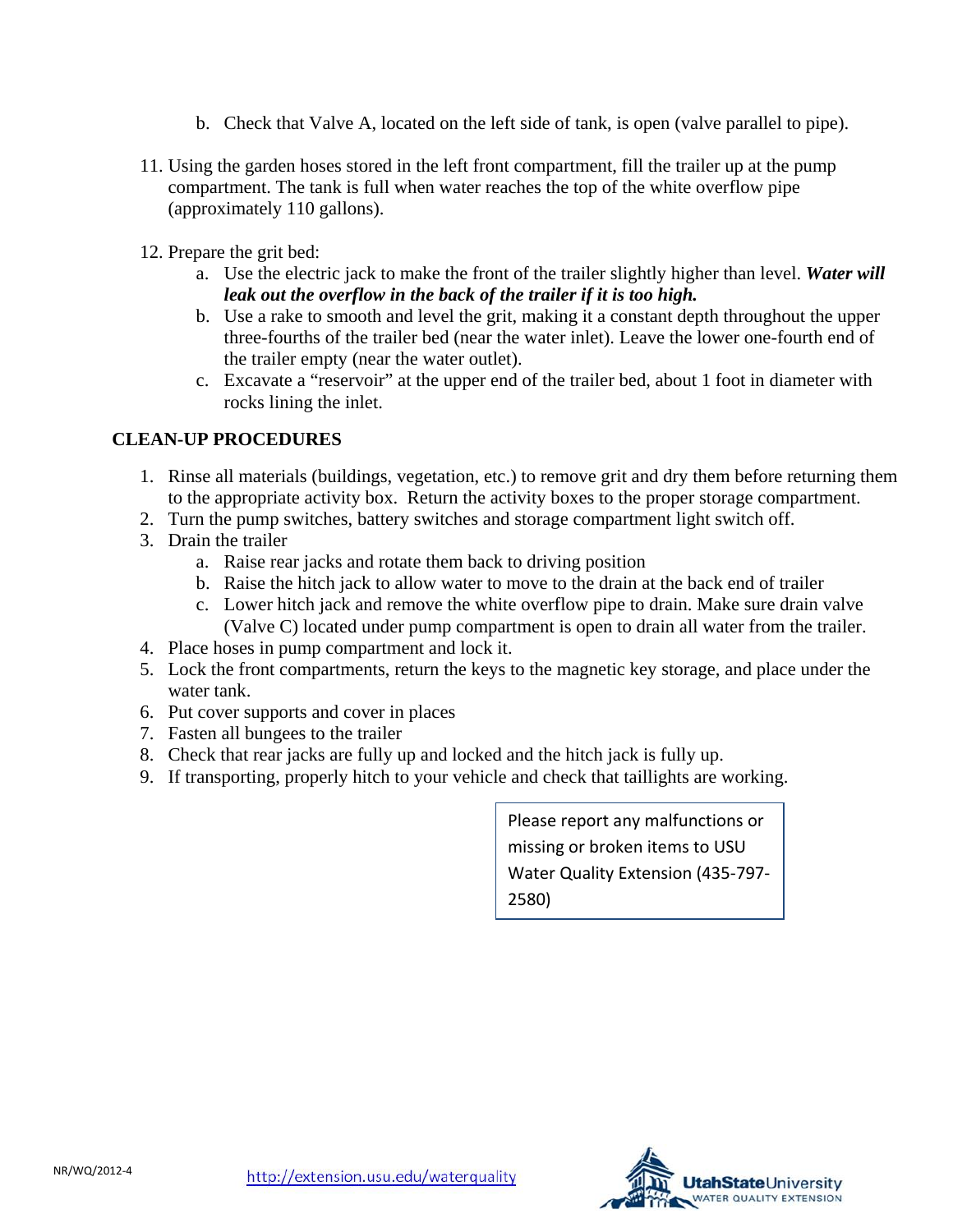## **Stream Trailer Pictures:**





Picture A: Side View **Picture B: Rear View** Picture B: Rear View



Picture C: Right Side Compartment Picture D: Left Side Compartment







Picture E: Valve B **Picture F: Pump Compartment** 

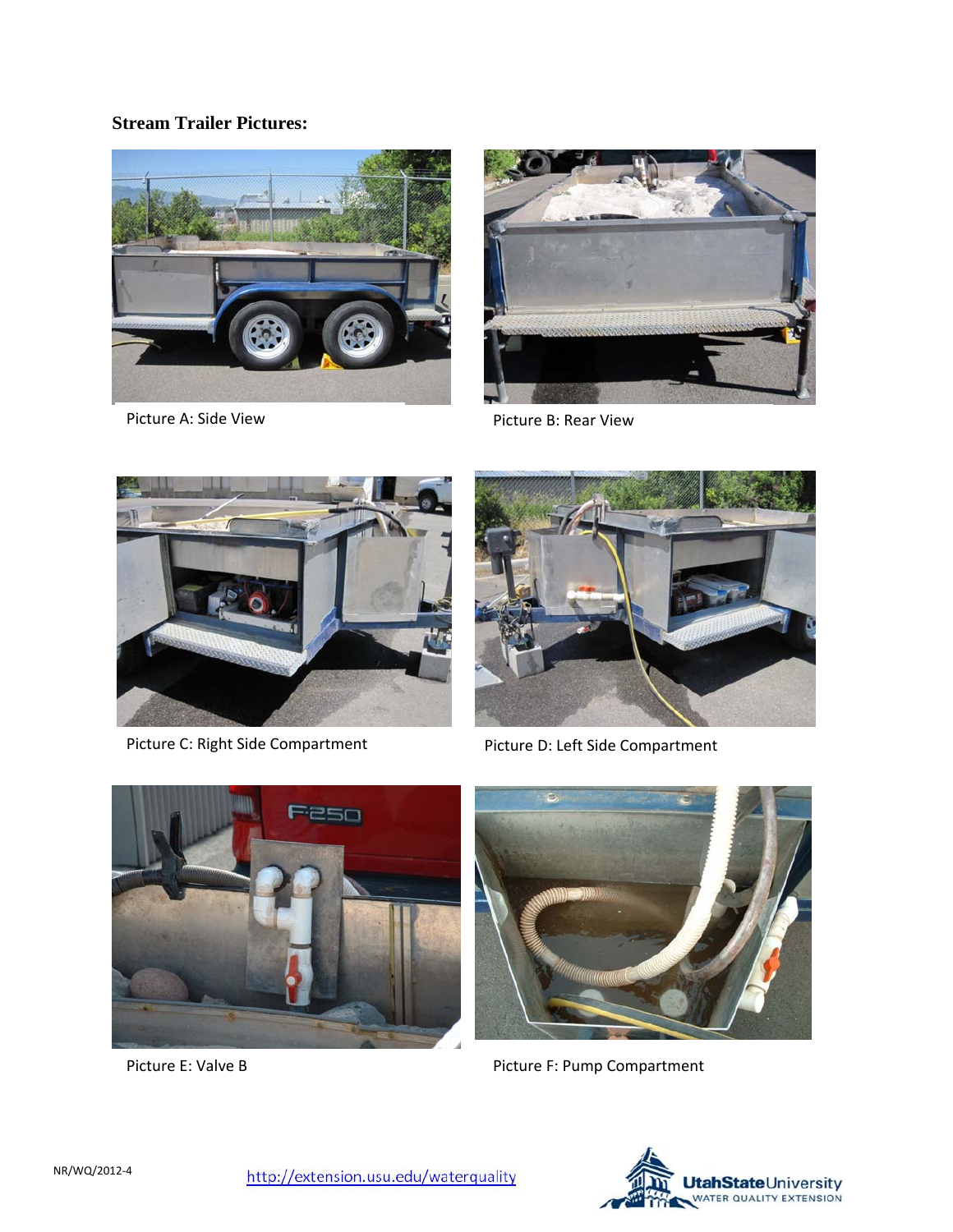



Picture G: Pump switch/fuses Picture H: Batteries





Picture I: Battery Switch Picture J: Grit filter and screen

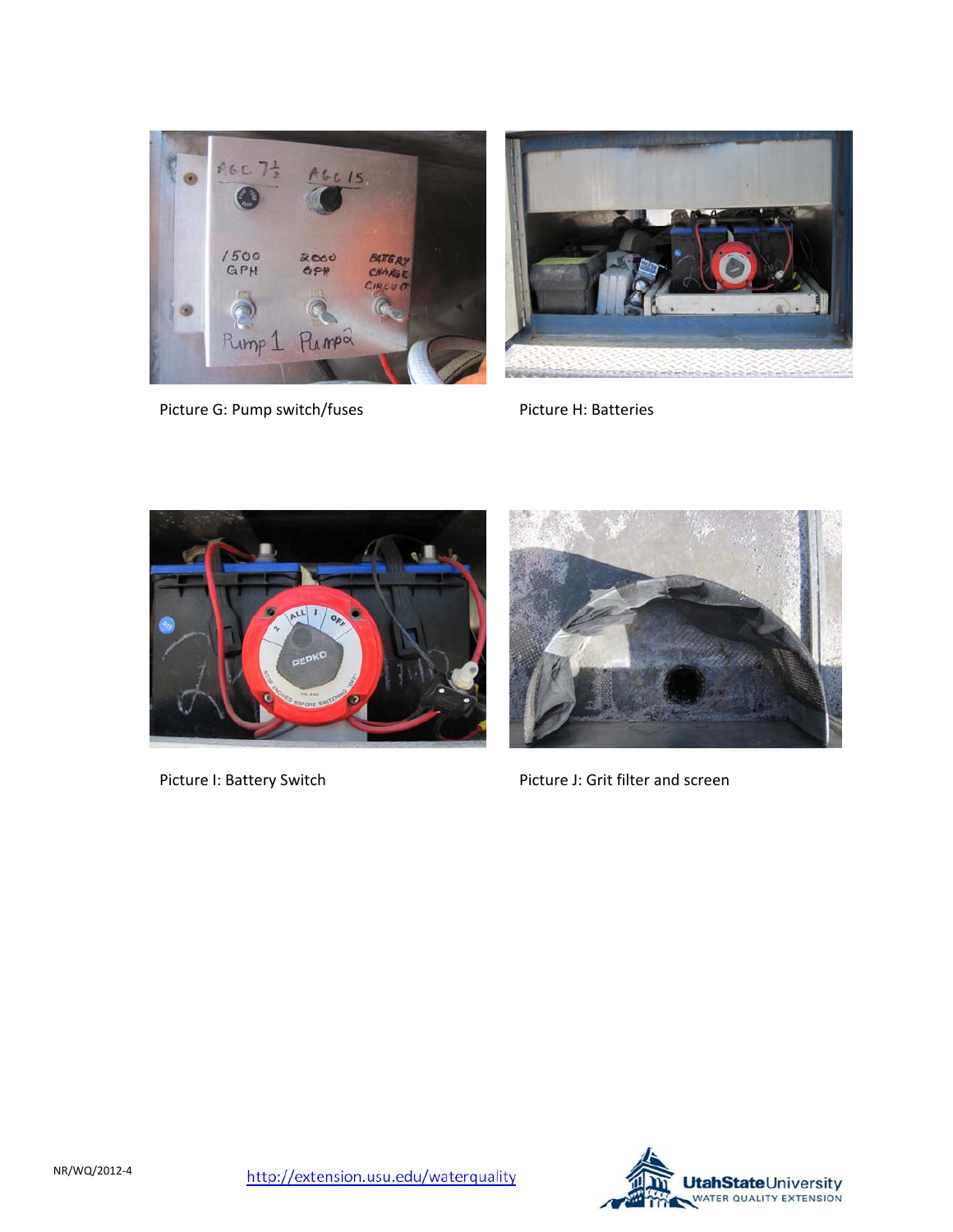#### **BACKGROUND**

A watershed is an area of land from which all the water drains to the same location such as a stream, pond, lake, river, wetland or estuary. A watershed can be large, like the Colorado River watershed, or small, such as all the water that drains to a small farm pond. Large watersheds are often called basins, and contain many small watersheds.

Rivers and streams are paths where surface water collects and moves from high to low elevation. Initially, water moves downhill in small streams. The small streams flow into larger streams until they eventually merge into rivers and flow into lakes or oceans. Flowing water cuts a path into the surface of the earth. Velocity (speed of water), water quantity, vegetation, and the geography of the landscape (i.e., slope, geology) all determine the shape of a river's path, or channel. Most river and stream channels develop a meandering (curving) pattern naturally as they flow across the landscape.

The riparian zone is the strip of water-loving vegetation near streams, lakes, and other bodies of water. The word "riparian" comes from the Latin word "*ripa*", which means riverbank. Riparian vegetation is crucial to the health of a river. It provides bank stability, habitat for diverse communities of plants and animals, shade (which plays a major role in determining water temperature), organic materials, protection from flooding, and storage for a sustained summer flow. In turn, the river provides water for the riparian vegetation. When the riparian zone is cleared of vegetation, or degraded, the health of the river suffers as a direct result.

Flooding occurs when water exceeds the capacity of a body of water such as a river or lake. Floods can also occur from the oceans when heavy storms, high tides, or tsunamis cause water to overflow into coastal lands and communities. Periodic flooding of rivers occurs naturally and is usually the result of heavy rain or rapid snowmelt. This flooding results in the creation of floodplains that can help hold excess water.

Communities are often developed on floodplains. As a result, land is converted from fields or woodlands to roads and parking lots (impervious surfaces), and the land loses its ability to absorb rainfall or rapid snowmelt. Impervious surfaces increase runoff in urban areas by two to six times that which would occur on a natural landscape. Flooding can be especially dangerous and destructive in urban areas where streets create corridors for swift moving water. In order to prevent flooding of developed areas, sometimes artificial levees are constructed. A levee is a natural or artificial slope or wall usually made of earth and placed parallel to the course of a river. Levees can successfully prevent flooding of the adjoining landscape. However, they can also confine the flow of the river, resulting in higher water levels and faster flows.

As water flows, it carries sediment (soil particles such as sand, clay, and rock). The movement of sediment plays an important role in shaping stream channels. Various sizes of sediment particles, ranging from clay to boulders, can move along with the water. Fast-moving water can pick up, suspend, and move larger particles more easily than slow-moving water. This is one reason why rivers can become muddier during heavy rainstorms. They are carrying much

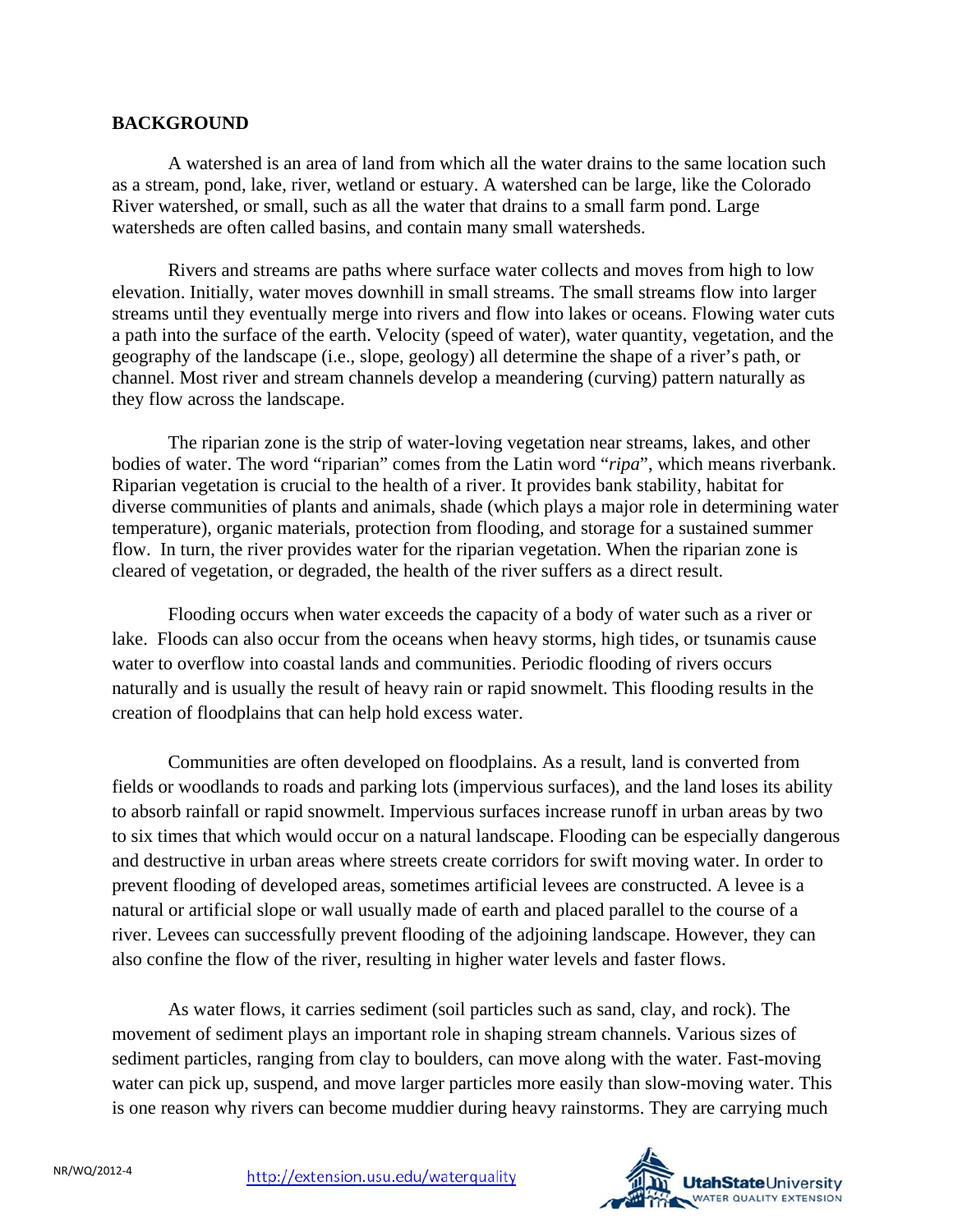more sediment than they carry during periods of low-flow. Heavy storms can make a significant impact on sediment movement. Over half of the sediment moved during a year can be from a single storm period.

## **DEMONSTRATIONS**

## **Demonstration 1: Slope**

- Adjust stream trailer so that it is almost level, with the front barely higher than the back.
- Create a shallow  $(1/2-1)$  inch groove through the center of the grit, from the inlet reservoir to the outlet drain. The groove should be gradually deeper at the outlet (end).
- Start a low flow.
- After several minutes the water should create meanders. Talk with students about how areas with low slopes generally have slower moving water that form greater meanders.



• Increase the slope. As the slope increases velocity of the water will also increase and the stream will meander less.

## **Demonstration 2: Riparian Vegetation**

- Adjust stream trailer so that it is almost level, with the front barely higher than the back.
- Starting at the inlet, use the large scoop to trace an S-shaped channel.
- At one of the bends cover the banks with vegetation (felt mats and plastic plants). Leave the banks of the other bend bare.



• Start the flow and watch the difference riparian vegetation can make. The bend without vegetation erodes much faster and more sediment is carried downstream. The bank with riparian vegetation shows very little erosion.

**Extension:** Put a house near the edge of the bend with vegetation. Turn on the flow and explain to the students that the homeowners decide they want to remove the vegetation so they can have easier access to the river. Remove the vegetation in front of the house. Have the students watch as the river erodes away the bank. Ask the students what they think will happen. Once the house falls in, discuss with students the importance of riparian vegetation.

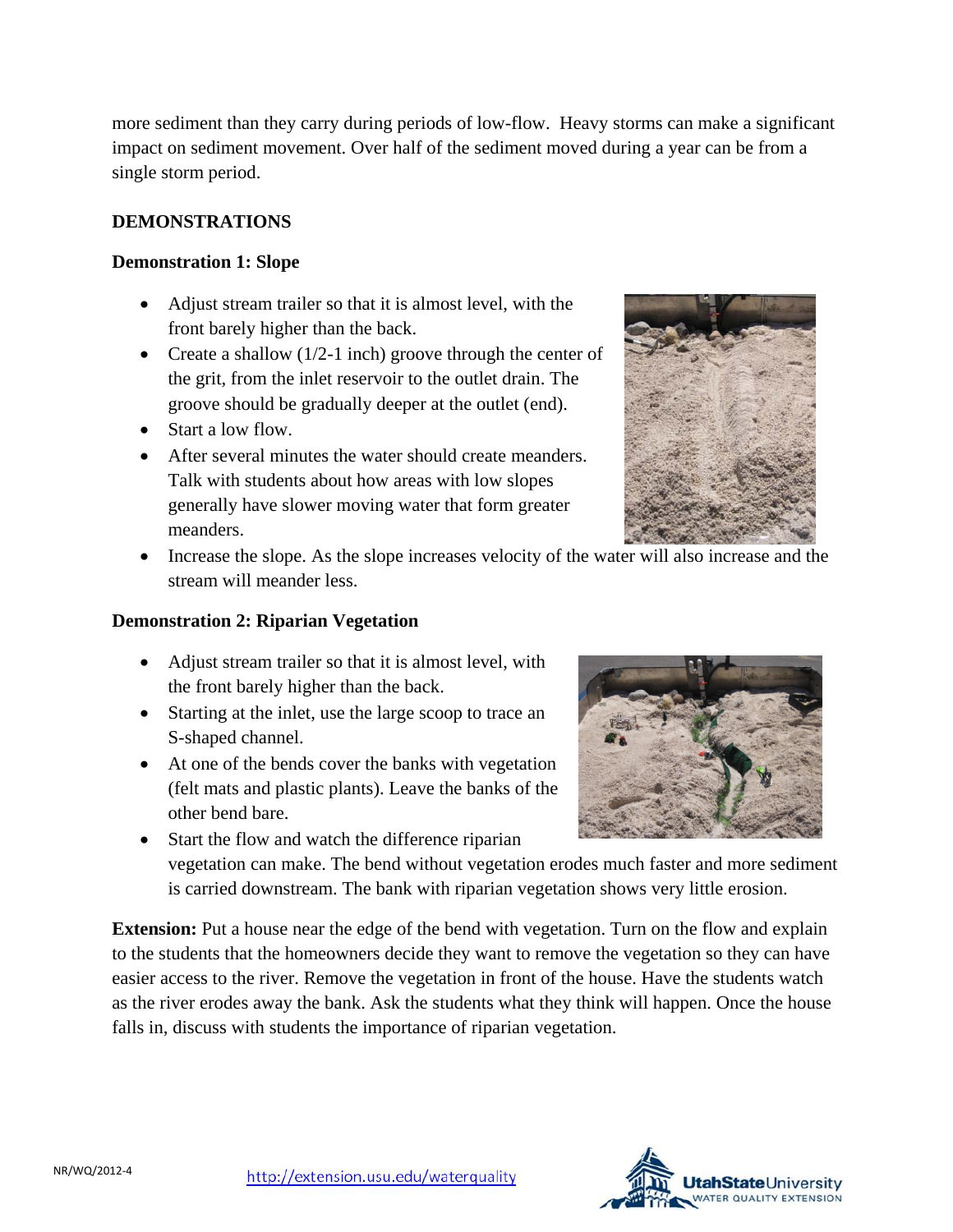## **Demonstration 3: Levees**

- Adjust stream trailer so that it is almost level, with the front barely higher than the back.
- Use the rake or scoop to form a long mountain along one side of the trailer.
- Create a large, flat bed of grit about a  $\frac{1}{2}$  inch high in the center of the trailer.
- Pile excess grit on the other side of the trailer to form a small mountain.
- Use scoop to excavate a simple arc-shaped channel along the base of the larger mountain stretching from the inlet to the outlet drain.
- Discuss with students what levees and floodplains are and how they function.
- Start the flow. Have students observe the floodplain flooding as you increase the flow.
- Turn off the flow and construct a levee using square tile slabs.
- Start the flow again and have students watch how the levee will keep the water from going onto the floodplain.
- To demonstrate how a levee can fail, turn the valve so it is completely open and simulate rain by using the watering can until the levee fails.

## **Demonstration 4: Wetlands**

- Adjust stream trailer so that it is almost level, with the front barely higher than the back.
- Create a wetland by installing bunches of plastic plants at the end of the channel.
- Start the flow and talk about wetland functions.
	- o **Flood control**-wetlands act as sponges by capturing, storing, and slowly releasing water. Wetlands slowly release water over weeks and months.
	- o **Coastal protection**-wetlands act as storm buffers. Roots hold soil in place and stalks reduce the energy from storm waves and wind.
	- o **Groundwater recharge**-wetlands contribute to groundwater through aquifer recharge.
	- o **Sediment traps**-wetland vegetation can slow water velocity and particles settle out as velocity decreases. Pesticides, heavy metals, and other potentially harmful residues can settle out. Too much sediment in water can cause clogged gills in aquatic animals, and fluctuations in water temperature.
	- o **Pollution interception**-wetland plants can take up and filter some pollutants like nitrogen and phosphorous, some pollutants settle into the soil and are chemically reduced over time, other pollutants may be processed by bacteria.